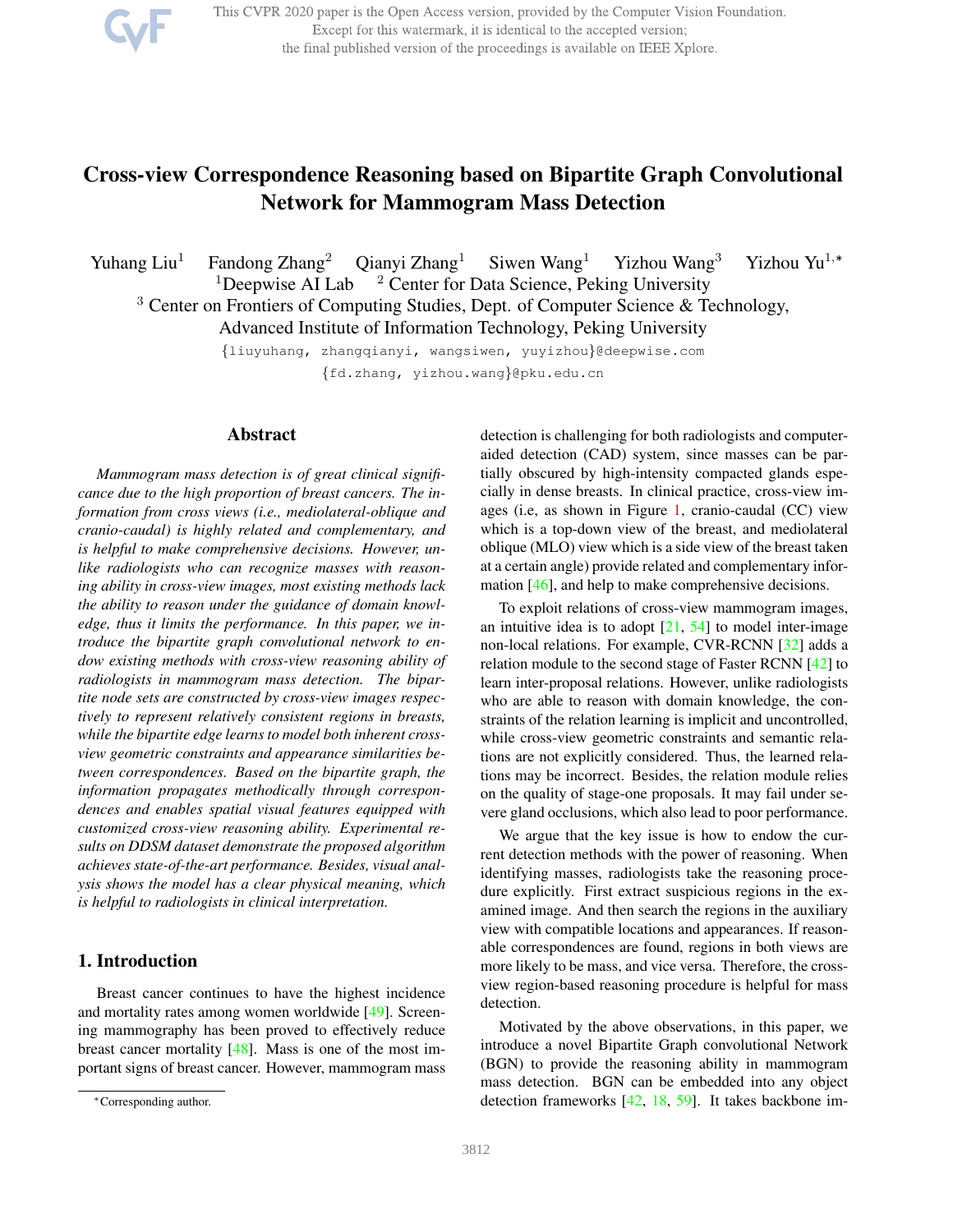

Figure 1. Relations between CC and MLO views. Figure (a)-(b) indicate CC and MLO views of the breast. Line to the right side of figure (b) corresponds to the projected pectoral muscle plain. Figure (c) indicates an ideal projection model. The CC view is a top-down view taken along the pectoral muscle plain, while the MLO view is a side view taken at a certain angle.

age features as input and outputs cross-view enhanced features. To model cross-view region-based reasoning procedure, bipartite graph nodes are constructed by cross-view images respectively, each of which represents a relatively consistent region in breasts. The graph edges are designed to model both inherent geometric constraints and appearance similarities of cross-view nodes jointly. Therefore, only edges between nodes from different views exist, leading to a bipartite graph structure. After several layers of bipartite graph convolution, the node features are enhanced through correspondences and enables spatial visual features equipped with cross-view reasoning ability. Unlike existing methods that use none or weak cross-view constraints, the proposed model learns stronger customized cross-view reasoning with both geometric and semantic correspondences. Moreover, instead of applying the module after the proposal stage, the proposed graph module enhances backbone features before the proposal. Therefore, it suffers less from the proposal missing problem.

Experimental results on both a public dataset DDSM [20] and an in-house dataset demonstrate that the proposed algorithm achieves state-of-the-art performance. Besides, visual analysis shows the model has a clear physical meaning, which is helpful for clinical interpretation.

Our contributions are mainly two-fold: Firstly, we propose a novel mammogram mass detection framework that effectively exploits cross-view information and visual correspondences. Next, we build a bipartite graph convolutional network capable of performing reasoning about cross-view correspondences and modeling both geometric constraints and visual similarities across views.

# 2. Related Work

Mammogram Mass Detection Mammogram mass detection has been studied for several years. Traditional methods use handcrafted features to represent masses and design complex classifiers for identification [37, 52, 11]. However, these methods are limited due to the lack of representation ability and end-to-end training ability. In recent years, deep learning has made great progress in medical image computing [58, 17, 10, 61]. Modern object detection networks are applied to enhance mass detection performance [43, 24, 30, 55, 31, 5]. However, cross-view mammogram images containing related and complementary information are not considered. Ma *et al*. [32] attempt to model cross-view property and integrate relation module [21] into Faster RCNN [42] to learn cross-view inter-proposal relations. However, the relation learning is implicit and uncontrolled, and lacks reasoning ability under the guidance of domain knowledge. Thus, it limits the performance. Besides, severe gland occlusion may lead to proposal-missing problem, which also causes poor performance. The BGN provides reasoning ability with domain knowledge , which helps to learn stronger customized feature enhancement.

Visual Reasoning based on Graph Convolutional Network Visual reasoning aims to combine different information or interactions between objects or things, and has been applied to many computer vision tasks, such as classification  $[1, 34]$ , object detection  $[8, 22]$ , segmentation  $[28]$ and so on  $[27, 35, 15, 33, 41]$ . Recently, researchers attempt to introduce graph convolutional network [62] for visual reasoning [56]. Li *et al*. [28] propose graph convolutional units to learn graph visual representation from 2D data. However, information propagates from all semantic correspondences which introduce noises for learning representation. Meanwhile, the reasoning procedure is implicit and uncontrolled, and it limits the performance as well as interpretation. Gao *et al*. [16] enhance target feature by introducing a spatial-temporal graph in visual tracking task. However, the nodes are represented by uniform grids, which are sensitive to object scales, image shapes, geometric distortions, etc. Noticing crucial semantic dependencies among objects, Xu *et al*. [57] attempt to reason with a classto-class prior graph. However, the graph remains fixed and is hard to adapt to all cases. Besides, it cannot be applied to the single-class detection tasks (e.g., mass detection).

Multi-view Visual Recognition Understanding and representing 3D object is a fundamental problem in vision recognition  $[39, 14]$  and stereo vision  $[25, 47, 6, 7, 40]$ . Multi-view based approaches render the 3D object from multi views, and deploy image-based classifiers on individual view images [50, 23]. Feng *et al*. [14] propose a groupview convolutional network to model hierarchical correlation from multiple views. Yang *et al*. [60] learn to reinforce the information by exploiting region-level and view-level relations. Different from multi-view based approaches,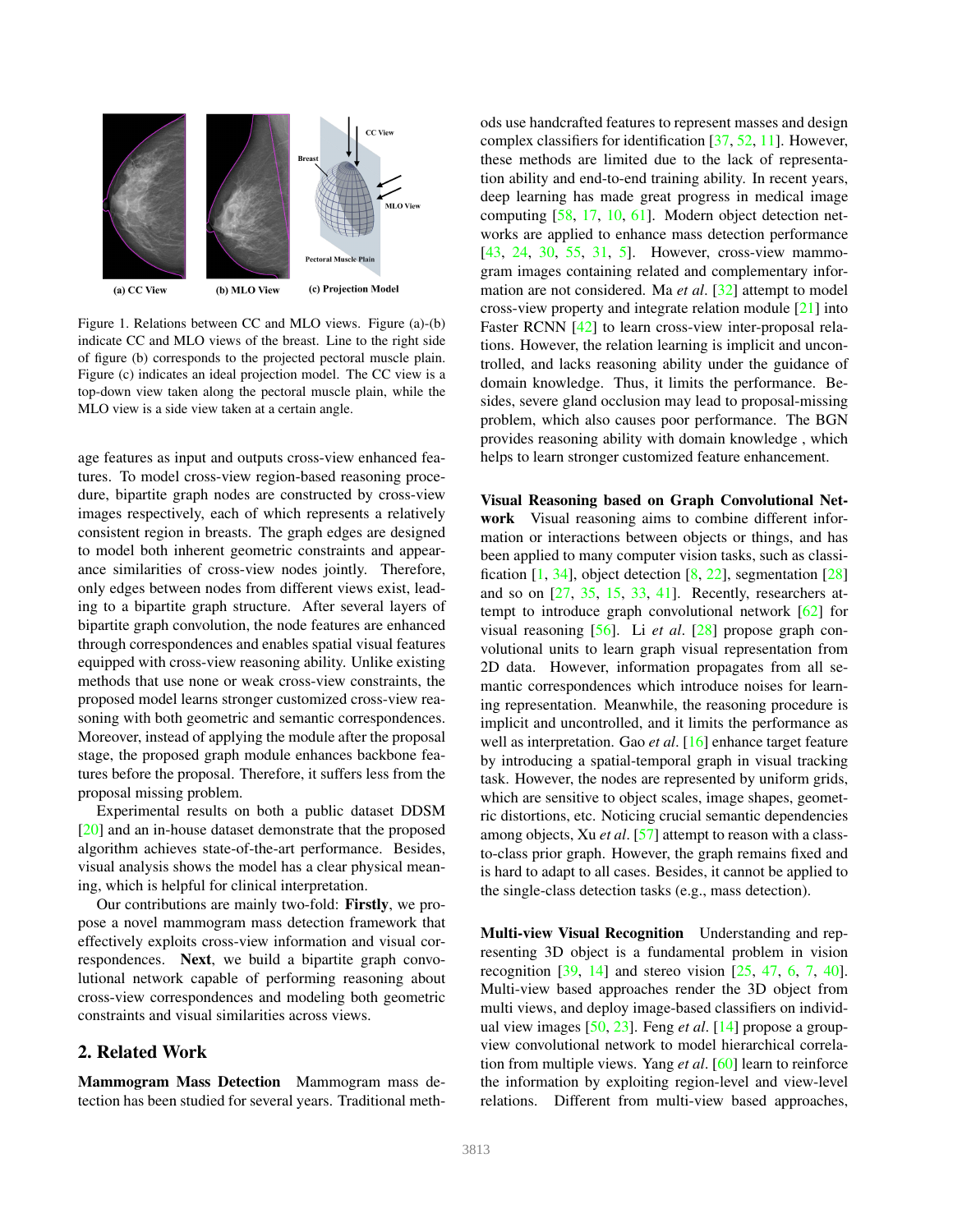

Figure 2. The pipeline of the proposed BGN. BGN takes cross-view backbone features as inputs, and outputs enhanced features for further prediction. First, bipartite graph nodes are constructed by mapping spatial visual features with pseudo landmarks. Each mapping cell is a representative region for each graph node. Then, the bipartite graph edge learns to model both geometric constraints and semantic similarities. Next, correspondence reasoning enhancement is conducted for feature enhancement by propagating information on the bipartite graph. Finally, the enhanced features are aggregated with original features for further prediction.

mammography cross-view images have more explicit correspondences, which helps to design stronger customized reasoning mechanisms. Explicit correspondences also exist in stereo vision  $[47, 6, 7, 40]$ , which matches key points in general scenario as correspondences with calibrated cameras. However, different from stereo vision, we cannot get exact matched correspondences due to standard mammography screening mechanisms [46] . The key challenge is to utilize fuzzy correspondences for feature enhancement.

# 3. Methodology

#### 3.1. Overview

The proposed BGN aims to endow cross-view correspondence reasoning ability in the mammogram detection framework. BGN is stacked on the backbone to enhance feature representations, and can be integrated into any modern detection frameworks. As illustrated in Figure 2, there are three major steps. Firstly, to model the region-based reasoning procedure, bipartite graph nodes are mapped from cross-view backbone visual features, where each node denotes the representations of relative consistent region in breasts. Then, bipartite graph edges are designed to model both cross-view geometric constraints and appearance similarities of bipartite graph nodes. Finally, correspondence reasoning enhancement based on the pre-defined bipartite graph is designed to enhance feature representations. After information propagation through nodes, node representations are mapped to spatial visual domain reversely, which enables enhanced spatial features aware of cross-view correspondences. Both enhanced features and original backbone features are fused for further proposals.

Formally, we are given a paired 2D feature maps  $F_e, F_a \in \mathbb{R}^{HW \times C}$  extracted from the examined view (where detection is performed) and its auxiliary view (the other view), where  $e, a \in \{CC, MLO\}$  indicate the view types,  $H, W$  and  $C$  represent the height, width and channel of the feature map. Note either CC or MLO view can be treated as the examined view. As formulated in Equation 1, BGN learns a function  $f$ , parameterized by the bipartite graph  $\mathcal{G} = (\mathcal{V}, \mathcal{U}, \mathcal{E})$  with node sets as  $\mathcal{V}, \mathcal{U}$  and edges as  $\mathcal{E}$ .  $V, U$  indicate nodes from CC and MLO views respectively, each edge in  $\mathcal E$  connects a node in  $\mathcal V$  to one in  $\mathcal U$ .

$$
Y = f(F_e, F_a; \mathcal{G}) \tag{1}
$$

# 3.2. Bipartite Graph Node

Bipartite graph node is designed to represent regionlevel correspondences in breasts. There are two issues: (1) Where to locate? (2) What to represent?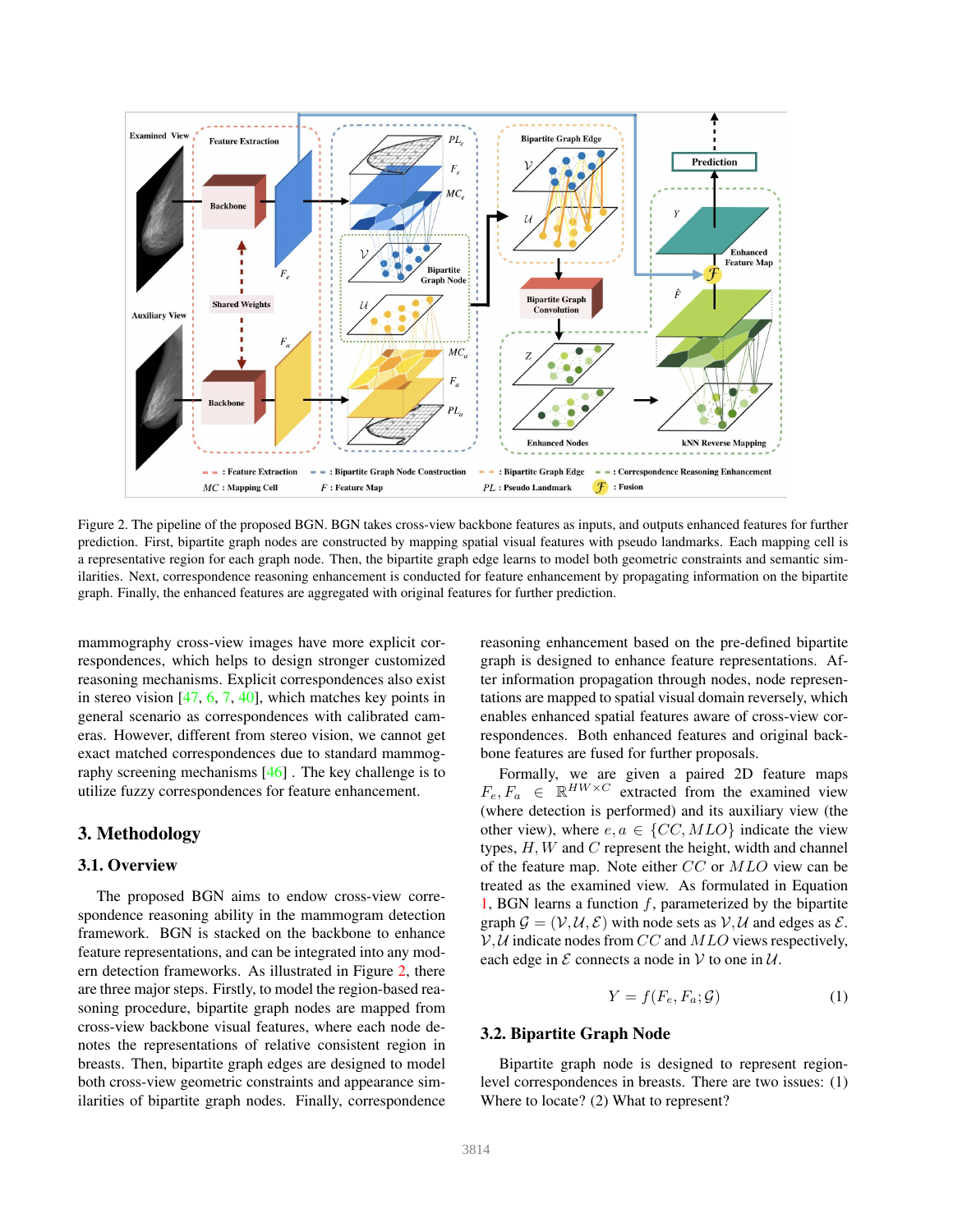

Figure 3. Illustration of pseudo landmarks and bipartite graph node mapping. (a)-(b) draw pseudo landmarks and the matched bounding boxes on CC and MLO views respectively. (c) illustrates how bipartite node mapping works when  $k = 1$ . Each mapping cell denotes the representative region of the node in the CC view.

Pseudo landmarks that preserve relative consistent location in breasts are defined to solve the first issue, while bipartite graph node mapping produces node representations from spatial visual features. We describe the details in the following parts.

#### 3.2.1 Pseudo Landmarks

Landmarks are points in a shape object in which correspondences between and within the populations of the object are preserved [12]. However, there are no specialized landmarks for breasts. We have to define pseudo landmarks according to prior knowledge.

The pseudo landmarks should satisfy the following three properties: I. Each pseudo landmark represents a relatively consistent region in breasts; II. Different pseudo landmarks represent different regions; III. The union of all pseudo landmarks covers the breast region completely.

An intuitive idea is to treat uniform grids of the image as landmarks. However, property I. is not satisfied, leading to sensitiveness to image scale, geometric distortions, etc.

As illustrated in Figure 1, the design of the pseudo landmark embedding method is based on a basic observation: CC and MLO views of standard mammography screening have natural geometric correspondences. Ideally, a point in CC view approximately corresponds to a line parallel to projected pectoral muscle plane in MLO view.

To embed pseudo landmarks as shown in Figure 3, equidistant parallel lines are first inserted between the nipple and pectoral muscle line (projected by pectoral muscle plane). The parallel lines and the breast contour intersect, and we insert points uniformly between two intersection points. Finally, all the points are re-ordered based on intersections and defined as pseudo landmarks. Specially, as for MLO view which contains pectoral muscle areas additionally, a similar method is applied to define pseudo landmarks in pectoral muscle areas. With these processes, we obtain a set of pseudo landmarks for each view.

#### 3.2.2 Bipartite Graph Node Mapping

Bipartite graph node mapping aims to project spatial visual features  $(F_{CC}, F_{MLO})$  to node domain parameterized by matrices  $X^{CC} \in \mathbb{R}^{|\mathcal{V}| \times C}, X^{MLO} \in \mathbb{R}^{|\mathcal{U}| \times C}$ . The features at a node are region-level features of the region corresponding to the node.

The node mapping reveals the relation between graph nodes and all the pixels. As illustrated in the following equations, we design kNN (k Nearest Neighbor) forward mapping  $\phi_k$  with its auxiliary matrix A for node visual representations. Each node corresponds to an irregular region satisfying the property that for any pixel in the region, the node is one of its k nearest nodes.  $\phi_k$  performs regionlevel feature pooling within the regions corresponding to the graph nodes:

$$
\phi_k(F, \mathcal{N}) = (Q^f)^T F,\tag{2}
$$

$$
Q^f = A(\Lambda^f)^{-1},\tag{3}
$$

$$
A_{ij} = \begin{cases} 1 & \text{if } j \text{ th node is kNN of } i \text{ th pixel} \\ 0 & \text{Otherwise} \end{cases}
$$
, (4)

where  $\mathcal{N} \in \{\mathcal{V}, \mathcal{U}\}\$  represents node set corresponding to spatial visual feature  $F \in \mathbb{R}^{HW \times C}$ ,  $A \in \mathbb{R}^{HW \times |{\cal N}|}$  is an auxiliary matrix to assign spatial features to top-k nearest graph nodes,  $\Lambda^f \in \mathbb{R}^{|\mathcal{\bar{N}}| \times |\mathcal{\bar{N}}|}$  is a diagonal matrix,  $\Lambda^f_{jj} =$  $\sum$  $\sum_{i=1}^{N} A_{ij}$ , and  $Q^f \in \mathbb{R}^{HW \times |\mathcal{N}|}$  which is a normalized form

of A serves as the forward mapping matrix.

Compared with fixed-grid assign methods [16], the proposed node representations are more robust to image scales, geometric distortions, etc, since  $\phi_k$  selects representative region adaptively according to relations among node locations. Besides, the mapping mechanism has a clear physical meaning, which is helpful for visual interpretation. Specifically, Figure  $3(c)$  shows the mapping degenerates to Voronoi grids  $[2]$  when  $k = 1$ .

Based on kNN forward mapping, we can obtain visual representations of bipartite graph node sets.

$$
X^{CC} = \phi_k(F_{CC}, \mathcal{V})
$$
 (5)

$$
X^{MLO} = \phi_k(F_{MLO}, \mathcal{U})
$$
 (6)

# 3.3. Bipartite Graph Edge

If given a mass locating at one certain node in the examined view, it is obvious that different nodes in the auxiliary view can have different probabilities representing the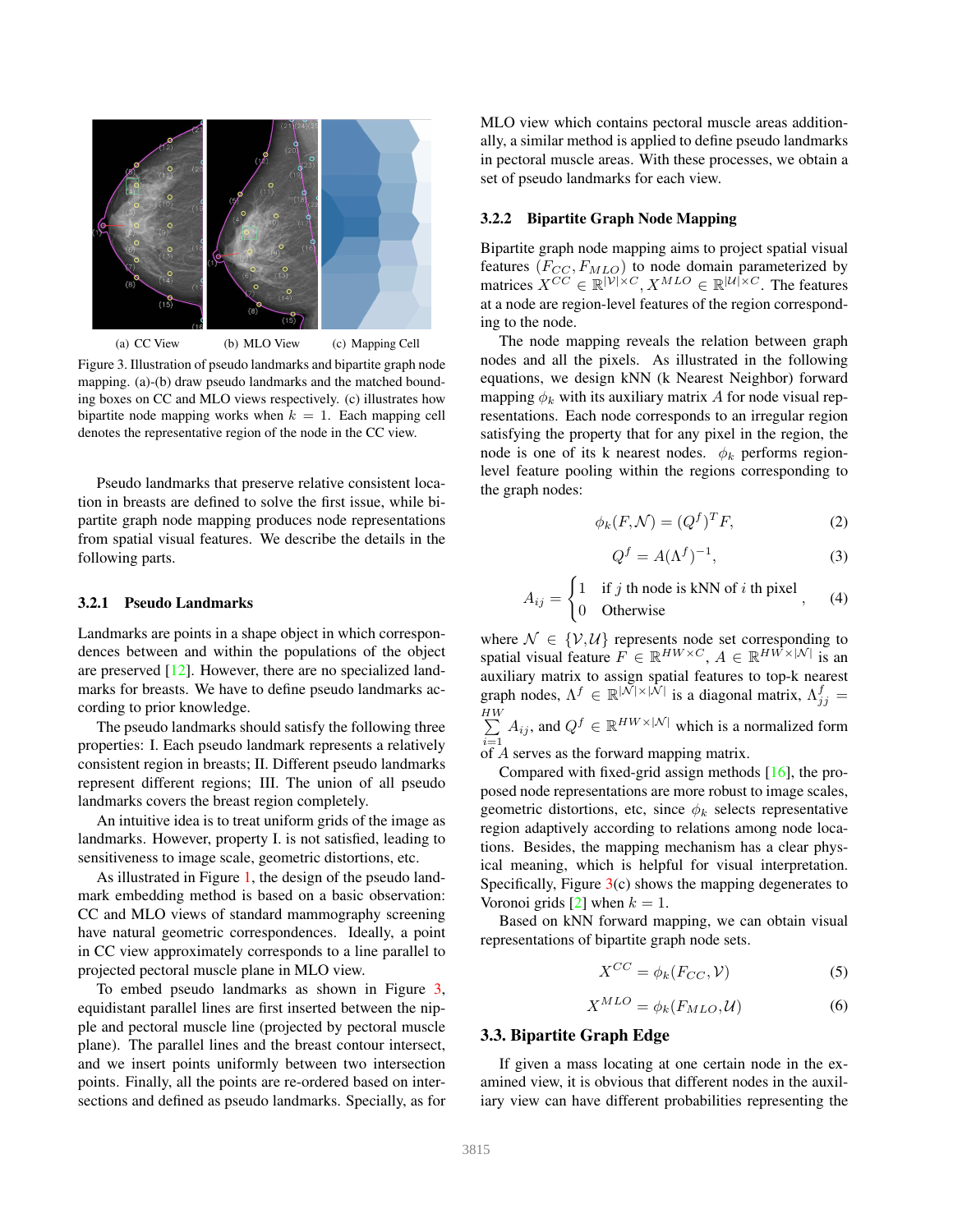same mass instance as the given mass. Thus, bipartite graph edge aims to reveal such underlying relations between nodes. We characterize the edge in two aspects: geometric constraints and appearance similarities. The two aspects describe the inherent constraints caused by mammogram screening mechanism and visual similarities between nodes, respectively.

Formally, bipartite graph edge is represented as an adjacency matrix  $\mathcal{E} \in \mathbb{R}^{|\mathcal{V}| \times |\mathcal{U}|}$  composed of a geometric graph  $\mathcal{E}^g \in \mathbb{R}^{|\mathcal{V}| \times |\mathcal{U}|}$  and a semantic graph  $\mathcal{E}^s \in \mathbb{R}^{|\mathcal{V}| \times |\mathcal{U}|}$ . The geometric graph as a global prior graph reveals the geometric constraints across views. The semantic graph as an instance dependent graph represents the semantic similarities between nodes. The two graphs jointly affect cross-view information propagation. Equation 7 illustrates the relations of these matrices, where ◦ indicates element-wise dot.

$$
\mathcal{E} = \mathcal{E}^g \circ \mathcal{E}^s \tag{7}
$$

#### 3.3.1 Geometric Relation Learning

How to represent geometric constraints? Though the CC and MLO views have standard camera pose, the exact geometric correspondence is not well-defined due to tissue deformation under pressure and lack of visual cues. We hereby model the geometric correspondence using masses as visual cues. Each edge in the geometric graph represents the correlation of the linked nodes that denote the same mass instance from different views. To approximate the correlation, for each mass, if the node is the closest to the center of the bounding box, it will be selected to represent this mass. Then we link the nodes that represent the same mass instance from different views (e.g. 4 th node in CC view and 3 th node in MLO view in Figure 3).

We take two steps to obtain the geometric graph. Firstly, we obtain a frequent statistics matrix  $\epsilon \in \mathbb{R}^{|\mathcal{V}| \times |\mathcal{U}|}$  based on the annotated masses in the training set by calculating occurrences of cross-view node pairs representing the same mass instances. Then, we perform a column-row normalization method [57] to obtain  $\mathcal{E}^g$ .

#### 3.3.2 Semantic Relation Learning

The geometric graph provides global geometric prior correlations. However, it is not precise enough to find exact correspondence pairs across views. Thus, noises can be involved in the reasoning procedure. The semantic graph is designed to learn the semantic relation between nodes, and can help filter the noisy relations.

How to define semantic similarities between nodes? An intuitive idea is to measure by inner product or cosine distance [3, 53]. However, relations between nodes that represent backgrounds are unknown, and may enhance background representations. Thus we release the weights, and

allow the module to learn its own similarity:

$$
\mathcal{E}_{ij}^s = \sigma([[X_i^{CC})^T, (X_j^{MLO})^T]w_s),\tag{8}
$$

where  $X_i^{CC}, X_j^{MLO} \in \mathbb{R}^C$  represent i th and j th node features of CC and MLO views respectively,  $w_s \in \mathbb{R}^{2C}$  indicates the fusion parameter, and  $\sigma$  means the sigmoid activation function.

#### 3.4. Correspondence Reasoning Enhancement

Correspondence reasoning enhancement, based on the defined bipartite graph  $G$ , is designed to fully take the advantage of cross-view reasoning procedure for customized feature enhancement. There are three major steps. Firstly, we augment bipartite graph convolution to adapt to the modern graph convolutional manner. Then map node representations to spatial domain reversely, which enables spatial feature aware of the correspondences. Last, we concatenate with the original features to enhance the representations.

Bipartite Graph Convolution To adapt to the manner of modern graph convolutional network  $[16, 26]$ , we first give the augmented form of the bipartite graph:

$$
\hat{X} = [(X^{CC})^T, (X^{MLO})^T]^T,\tag{9}
$$

$$
\hat{\mathcal{E}} = \begin{pmatrix} \mathbf{0} & \mathcal{E} \\ \mathcal{E}^T & \mathbf{0} \end{pmatrix},\tag{10}
$$

where  $\hat{X} \in \mathbb{R}^{|\mathcal{V} \cup \mathcal{U}| \times C}, \hat{\mathcal{E}} \in \mathbb{R}^{|\mathcal{V} \cup \mathcal{U}| \times |\mathcal{V} \cup \mathcal{U}|}$  indicate the augmented form of bipartite nodes and edges respectively.

We adopt similar fashion  $[16]$  to define graph convolution. An iteration of graph convolution layer with convolution parameters  $W_g \in \mathbb{R}^{C \times D}$  is formulated in Equation 11. Intuitively, we can stack multiple graph convolutional layers in graph convolutional network.

$$
Z = \sigma(\hat{\mathcal{E}} \hat{X} W_g) \tag{11}
$$

kNN Reverse Mapping. To enhance spatial features, we build a kNN reverse mapping function  $\psi_k$  to project graph node features to the spatial domain. The mapping follows similar design principles as the kNN forward mapping and keeps the same number  $(k)$  of nearest neighbors.

Formally,  $\psi_k$  is formulated as :

$$
\psi_k(Z, \mathcal{N}_e) = Q^r[Z]_e,\tag{12}
$$

$$
Q^r = (\Lambda^r)^{-1} A,\tag{13}
$$

where  $\mathcal{N}_e \in \{V, \mathcal{U}\}\$  represents the unipartite node set from the examined view,  $A \in \mathbb{R}^{HW \times |N|}$  follows the similar definition of the Equation 4,  $[\cdot]_e$  indicates an indexing operator which selects nodes in the examined view from all bipartite nodes,  $\Lambda^r \in \mathbb{R}^{HW \times HW}$  is a diagonal matrix,  $\Lambda_{ii}^r =$  $|\mathcal{N}|$  $\sum$  $\sum_{j=1}^{n} A_{ij}$ , and  $Q^r \in \mathbb{R}^{HW \times |{\cal N}|}$  is the reverse map-

ping matrix which is the normalized form of A.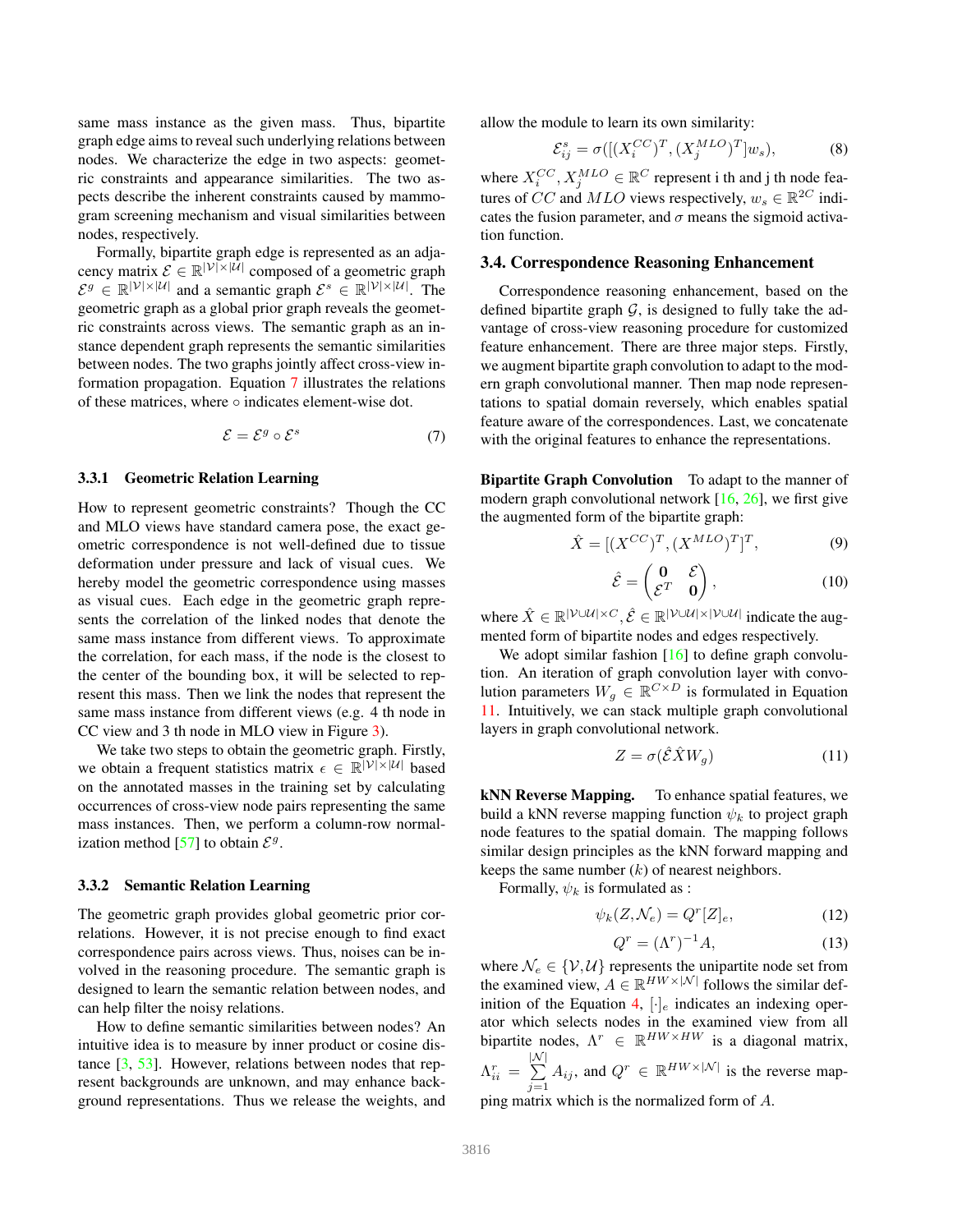| Table 1. Performance on DDSM dataset( $\%$ ). |       |                        |       |       |       |  |
|-----------------------------------------------|-------|------------------------|-------|-------|-------|--|
| Method                                        | R@t   |                        |       |       |       |  |
| Campanini et at. [4]                          |       |                        |       |       |       |  |
| Eltonsy <i>et at.</i> [13]                    |       | 92@5.4,88@2.4,81@0.6   |       |       |       |  |
| Sampat et at. [45]                            |       | 88@2.7,85@1.5,80@1.0   |       |       |       |  |
| Faster RCNN [32]                              |       | 85@2.1.75@1.8.73@1.2   |       |       |       |  |
| $CVR$ -RCNN $[32]$                            |       | 92@4.4,88@1.9,85@1.2   |       |       |       |  |
| <b>BG-RCNN</b>                                |       | 95@4.4, 92@1.9, 89@1.2 |       |       |       |  |
| Table 2. Performance on DDSM dataset( $\%$ ). |       |                        |       |       |       |  |
| <b>Method</b>                                 | R@0.5 | R@1.0                  | R@2.0 | R@3.0 | R@4.0 |  |
| <b>Faster RCNN, FPN</b>                       | 75.3  | 81.5                   | 87.3  | 89.8  | 91.4  |  |
| Faster RCNN, FPN, DCN                         | 75.7  | 82.5                   | 88.4  | 90.1  | 91.4  |  |
| Mask RCNN, FPN                                | 76.0  | 82.5                   | 88.7  | 90.8  | 91.4  |  |
| Mask RCNN, FPN, DCN                           | 76.7  | 83.9                   | 89.4  | 91.4  | 91.8  |  |
| <b>BG-RCNN</b>                                | 79.5  | 86.6                   | 91.8  | 92.5  | 94.5  |  |

Feature fusion. We finally fuse and obtain the enhanced feature Y, parameterized by  $W_f \in \mathbb{R}^{D \times (D+C)}$ :

$$
\hat{F} = \psi_k(Z, \mathcal{N}) \tag{14}
$$

$$
Y = [F, \hat{F}]W_f^T \tag{15}
$$

# 4. Experiments

# 4.1. Implementation Details

The mammogram images are first segmented by OTSU [38], and the foreground region is treated as input. We apply hough transform to detect pectoral muscle line and the nipple for pseudo landmark embedding. To avoid over-fitting during training, we conduct several specific augmentation methods (e.g. random flip, random crop, multi-scaling).

We build the proposed BG-RCNN by integrating BGN into Mask RCNN object detection framework [18]. ResNet50 [19] which is pretrained on ImageNet [44] is taken as a backbone network. Our implementation is based on PyTorch deep learning framework [10]. We adopt SGD with a learning rate 0.02, weight decay  $10^{-4}$ , momentum 0.9 and nesterov set True. The whole training procedure takes 30 epoches. As for stacked bipartite graph model, we keep the same number of nearest neighbors k for both  $\phi_k$ and  $\psi_k$  for bipartite node mapping and reverse mapping.

#### 4.2. Datasets

Our experiments are conducted on both a public dataset called DDSM [20] and an in-house dataset. We do not choose other dataset such as INBreast [36] , MIAS [51], because the amount of dataset is insufficient.

DDSM dataset. DDSM dataset contains 2620 mammography cases. For most cases, each contains two views of images for both breasts. As in other approaches [32, 13, 4, 45],

Table 3. Performance on in-house dataset(%).

| 82.9 | 84.7 | 88.0 | 89.1 | 89.6                          |  |  |
|------|------|------|------|-------------------------------|--|--|
| 83.1 | 86.9 | 88.7 | 89.8 | 90.3                          |  |  |
| 83.1 | 85.9 | 89.6 | 90.3 | 90.7                          |  |  |
| 84.2 | 87.8 | 90.2 | 91.6 | 92.1                          |  |  |
| 87.8 | 90.5 | 92.8 | 93.9 | 94.1                          |  |  |
|      |      |      |      | R@0.5 R@1.0 R@2.0 R@3.0 R@4.0 |  |  |

we adopt the same method to split training, validation and testing set. There are 512 cases used in the evaluation.

In-house dataset. We collect an in-house dataset, which contains 3000 cases and 12000 images. Each case contains cross-view images of each breast. The annotations, namely the mask of each breast lesion, are labeled by 3 radiologists with experiences of more than 10 years. When disagreement meets, we take the majority opinion of radiologists. The dataset is randomly divided into training, validation and testing sets by 8:1:1.

### 4.3. Baselines

Faster RCNN, FPN. Faster RCNN [42] with Feature Pyramid Network (FPN) [29] is a solid baseline in object detection task. We use ResNet50[19] as the backbone.

Faster RCNN, FPN, DCN. Deformable Convolution Network (DCN) [9] is used to enhance the transformation modeling capability of convolutional networks. DCN is integrated into baselines to enhance the performance.

Mask RCNN, FPN. Mask RCNN [18] is a state-of-theart model on both object detection and instance segmentation. To exploit the mask supervision for localization, we employ Mask RCNN as a baseline.

Mask RCNN, FPN, DCN. DCN is also integrated into Mask RCNN baselines.

### 4.4. Comparison with state-of-the-art methods

We evaluate the performance by recall  $(R)$  at t false postive per image (FPI), simplified as  $R@t$ , where  $t \in$  $\{0.5, 1.0, 2.0, 3.0, 4.0\}.$ 

Table 1 and Table 2 report the experimental performance on DDSM dataset. Results in Table 1 are reported from [4, 13, 45, 32], and baselines in Table 2 are implemented by us. We do not compare with [31], as they do not release the dataset split method. We keep the same FPI and compare the recall with a strong competitor CVR-RCNN[32]. We can conclude that the proposed model outperforms stateof-the-art methods. The same conclusion can be drawn on the in-house dataset from Table 3. To understand how the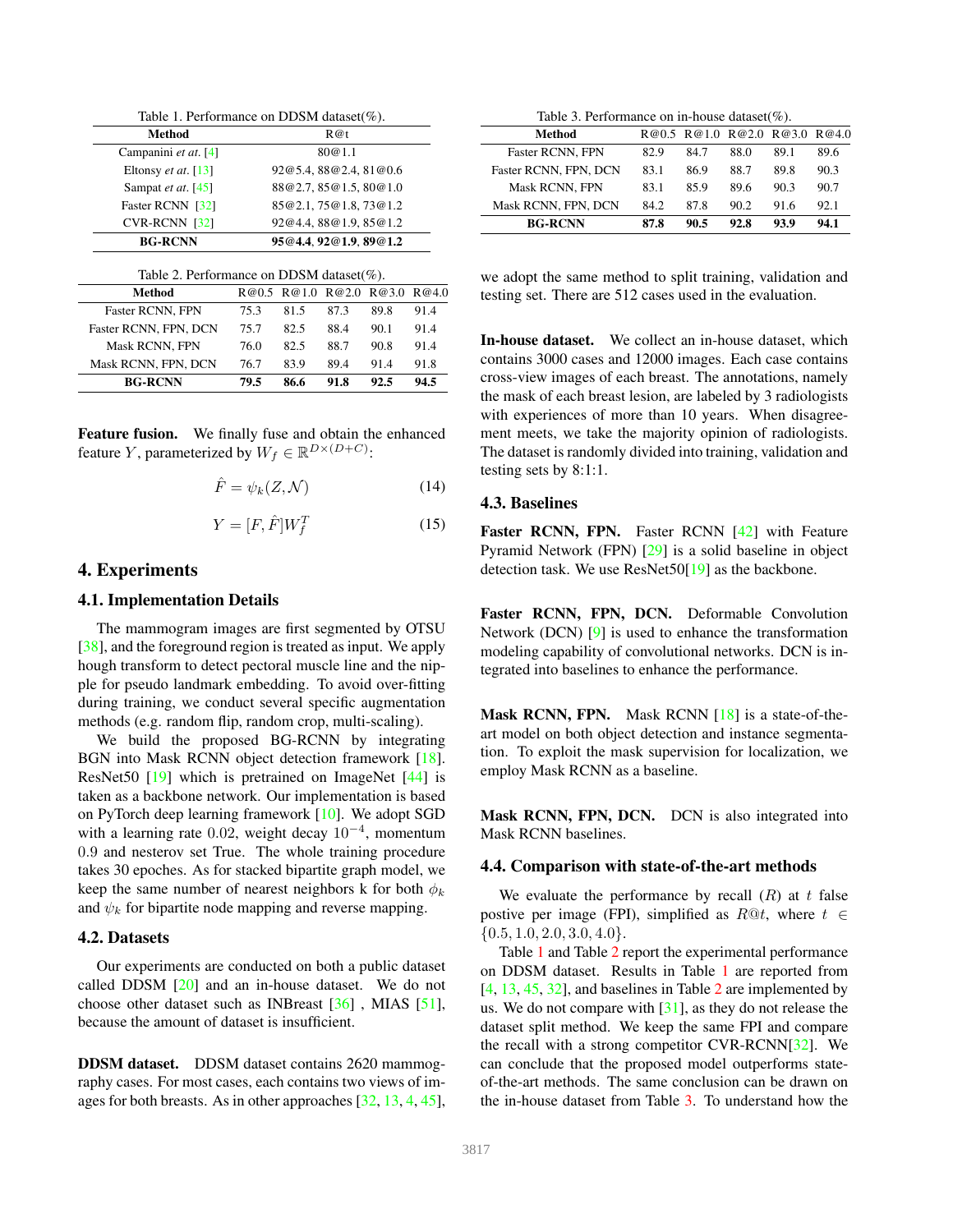Table 4. Effectiveness of pseudo landmarks on DDSM dataset(%).

| <b>Method</b>                                             | R@0.5 | R@1.0 | R@2.0 | R@3.0 | R@4.0 |
|-----------------------------------------------------------|-------|-------|-------|-------|-------|
| Uniform                                                   | 76.4  | 84.6  | 90.4  | 92.5  | 93.2  |
| <b>BG-RCNN</b>                                            | 79.5  | 86.6  | 91.8  | 92.5  | 94.5  |
| Table 5. Effectiveness of node number on DDSM dataset(%). |       |       |       |       |       |
| Method                                                    | R@0.5 | R@1.0 | R@2.0 | R@3.0 | R@4.0 |
| $\mathcal{V}_1, \mathcal{U}_1$                            | 75.7  | 83.9  | 88.7  | 92.1  | 93.2  |
| $\mathcal{V}_9, \mathcal{U}_{13}$                         | 79.5  | 86.0  | 90.4  | 92.5  | 93.2  |
| $V_{21}, \mathcal{U}_{25}$                                | 79.5  | 86.6  | 91.8  | 92.5  | 94.5  |
| $V_{42}$ , $U_{46}$                                       | 76.0  | 85.6  | 90.8  | 93.5  | 94.2  |
| $\mathcal{V}_{66}, \mathcal{U}_{71}$                      | 78.8  | 85.6  | 90.1  | 92.1  | 93.2  |
|                                                           |       |       |       |       |       |

proposed model benefits from the correspondence reasoning mechanism, we analyze the cases in Figure 4. We compare the recall when keeping the same FPI. We can see that the proposed method can significantly improve the recall (the 2nd and 3rd row) and localization ability (the 1st row).

### 4.5. Ablation study

Ablation of Pseudo Landmarks As shown in Table 4, We first investigate the effectiveness of pseudo landmarks versus uniform grids. We keep the same number of uniform grids and pseudo landmarks. The results have demonstrated that pseudo landmarks are rather more effective than uniform grids. We also investigate how node number affects the performance. " $V_i$ ,  $U_j$ " means there are i nodes in CC view and j nodes in MLO view. Specifically, the setting " $V_1$ ,  $U_1$ " is equivalent to two-branch Faster RCNN. As shown in Table 5, we choose " $V_{21}$ ,  $U_{25}$ " as our final results.

Ablation of Bipartite Graph Node Mapping. To investigate the effectiveness of bipartite node mapping, we first compare with a simple method, which directly crop a fixed region for graph node representation. We also evaluate how k influences the results. We keep the same k for both  $\phi_k$  and  $\psi_k$ . As shown in Table 6, we can see that bipartite graph node mapping is effective and necessary. Meanwhile, when dense nodes embedded, the model works better with larger k, because larger k can abstract more context feature for the node which may lack sufficient context representation.

Ablation of Bipartite Graph Edge. We analyze the influence of  $\mathcal{E}^s$  and  $\mathcal{E}^g$  in the bipartite graph edge. It degenerates to naive Mask RCNN when neither  $\mathcal{E}^s$  nor  $\mathcal{E}^g$  are used, since no information propagates across views. When either  $\mathcal{E}^s$  or  $\mathcal{E}^g$  is used, we set  $\mathcal E$  to  $\mathcal E^s$  or  $\mathcal E^g$  respectively. As shown in Table 7, either  $\mathcal{E}^s$  or  $\mathcal{E}^g$  can make an improvement, and combining both parts achieves the best performance.

#### 4.6. Visualization

Our visualization experiments mainly answer two questions: (1) Where does the bipartite graph focus on auxiliary

Table 6. Effectiveness of bipartite graph node mapping on DDSM dataset(%).

| Method                                      | R@05 | R@10 | R@20 | R@3.0 | R@4.0 |
|---------------------------------------------|------|------|------|-------|-------|
| $\mathcal{V}_{21}, \mathcal{U}_{25}$ , crop | 76.4 | 84.2 | 90.1 | 91.8  | 93.2  |
| $V_{21}, U_{25}, k=1$                       | 79.8 | 86.3 | 91.8 | 92.5  | 94.2  |
| $V_{21}$ , $U_{25}$ , k=2                   | 79.5 | 86.6 | 91.8 | 92.5  | 94.5  |
| $V_{21}$ , $U_{25}$ , k=3                   | 79.5 | 86.3 | 87.7 | 91.8  | 93.5  |
| $V_{66}$ , $U_{71}$ , crop                  | 75.3 | 84.2 | 89.4 | 91.8  | 92.1  |
| $V_{66}, U_{71}, k=1$                       | 77.7 | 85.6 | 90.1 | 91.4  | 93.2  |
| $V_{66}$ , $U_{71}$ , k=2                   | 78.8 | 85.6 | 90.1 | 92.1  | 93.2  |
| $V_{66}$ , $U_{71}$ , k=3                   | 79.1 | 86.0 | 90.1 | 92.1  | 93.8  |

Table 7. Effectiveness of each component in bipartite graph edge on DDSM dataset(%).

| $\mathcal{E}^s$ | $\xi$    |      | R@0.5 R@1.0 | R@2.0 | R@3.0 | R@4.0 |
|-----------------|----------|------|-------------|-------|-------|-------|
| $\times$        | $\times$ | 76.7 | 83.9        | 89.4  | 91.4  | 91.8  |
| $\times$        |          | 78.4 | 83.9        | 91.1  | 92.1  | 93.8  |
|                 | $\times$ | 77.7 | 86.3        | 89.4  | 91.8  | 93.5  |
|                 |          | 79.5 | 86.6        | 91.8  | 92.5  | 94.5  |

view? (2) How does the correspondence reasoning mechanism enhance the feature representations?

To answer the first question, we design a specialized method for correspondence visualization. The main purpose is to find representative regions of correlated nodes in the auxiliary view when given a query mass in the examined view. We first define a one-hot representative vector  $x \in \mathbb{R}^{|\mathcal{V} \cup \mathcal{U}|}$  to represent locations of the mass in the examined area. The index of the node which is nearest to the center of the analyzed mass in the examined image is set to 1. Then visualize the feature by Equation 16, where  $o \in \mathbb{R}^{HW}$ represents the response vector, and  $[\cdot]_e$  indicates indexing operator which selects nodes in the examined view from bipartite graph nodes. As shown in Figure 4, we can see that the bipartite graph focuses on the mated mass area in the auxiliary view, which helps to learn complementary feature representations. Besides, our model has a clear physical meaning and provides visual cues of mated masses. Thus it can help radiologists in clinical interpretation.

$$
o = Q^r[\hat{\mathcal{E}}x]_e \tag{16}
$$

To answer the second question, we compare the response map before and after feature enhancement. Specifically, channel-wise max pooling is conducted on  $F_e$  and Y respectively. As shown in Figure 4, feature response map activates more prominently on mass located area after enhancement. As a result, the corresponding reasoning enhancement method can help to improve the detection performance and make comprehensive and sufficient judgment.

# 5. Conclusions and Future Work

In this paper, we introduce the bipartite graph convolutional network to provide customized reasoning ability in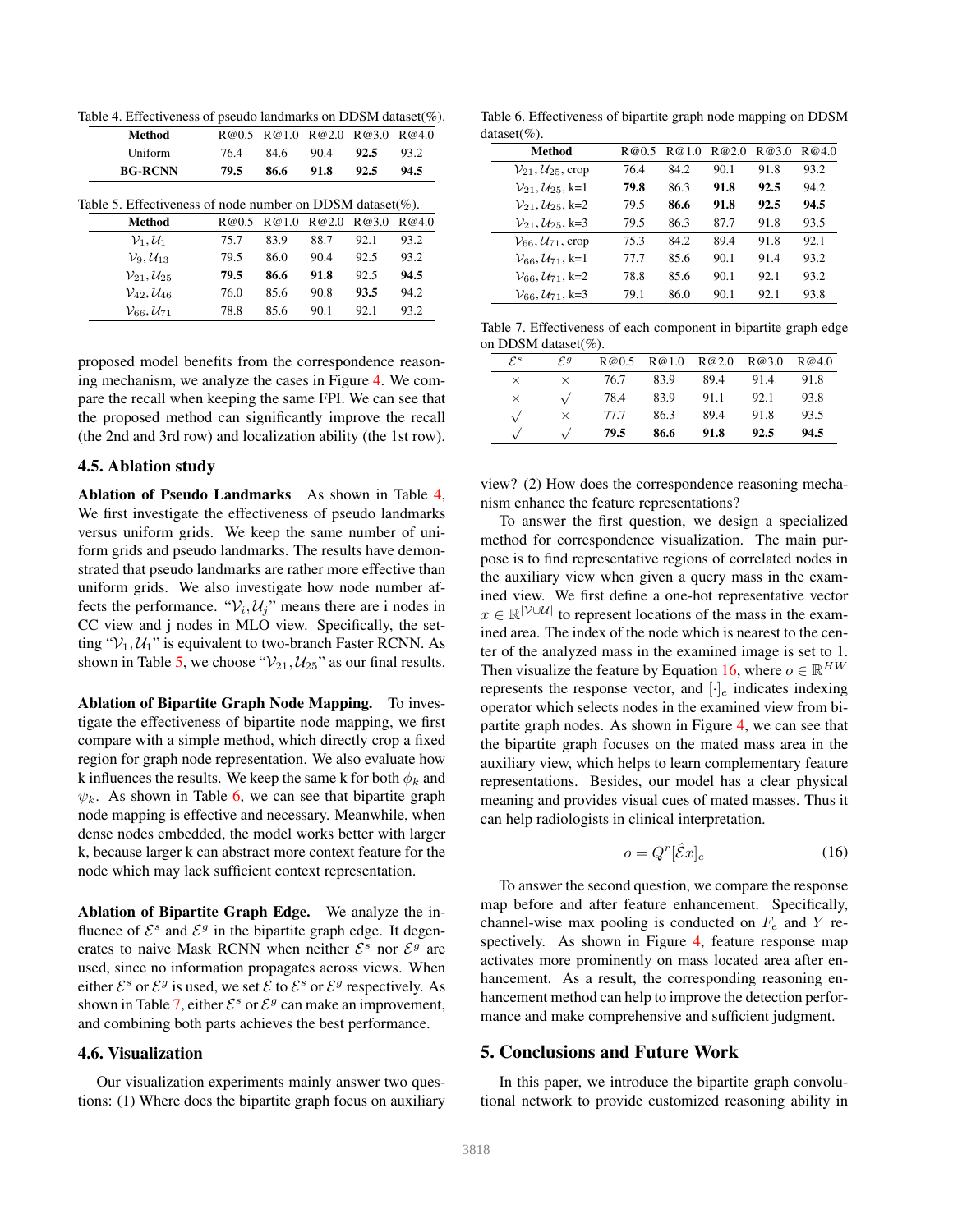

Figure 4. Detection results of BG-RCNN. Each row shows a representative case. Column (a)-(b) refer to the examined image and its auxiliary view image with annotations. Column (c)-(d) indicate detection results by Mask-RCNN and BG-RCNN. Column (e) visualizes the attention area on the auxiliary view. Column (f)-(g) visualize the response maps before and after correspondence visual reasoning.

mammogram mass detection. To model the cross-view reasoning procedure, bipartite graph nodes induced by pseudo landmarks are constructed from cross-view images respectively, which are able to represent the relatively consistent regions. Then bipartite graph edge learns both cross-view inherent geometric constraints and semantic relations. Finally, in correspondence reasoning enhancement, information propagates on the bipartite graph and it enables spatial visual features aware of cross-view correspondences. Thus feature representations are enhanced. Experiments on both public and in-house datasets demonstrate that the proposed method achieves state-of-the-art performance. Besides, visual analysis shows that the proposed model has a clear physical meaning, which is helpful to radiologists in clinical interpretation.

Future work will include: (1) exploring learnable forms of pseudo landmarks; (2) integrating bilateral (same view of left and right breasts) domain knowledge to the model; (3) exploiting more powerful graph mechanisms to facilitate information propagation.

# Acknowledgment

This work was supported in part by Zhejiang Province Key Research Development Program (No. 2020C03073), MOST-2018AAA0102004, NSFC-61625201, 61527804, DFG TRR169 / NSFC Major International Collaboration Project "Crossmodal Learning". We would like to thank Shu Zhang and Yuchun Chen for valuable discussions.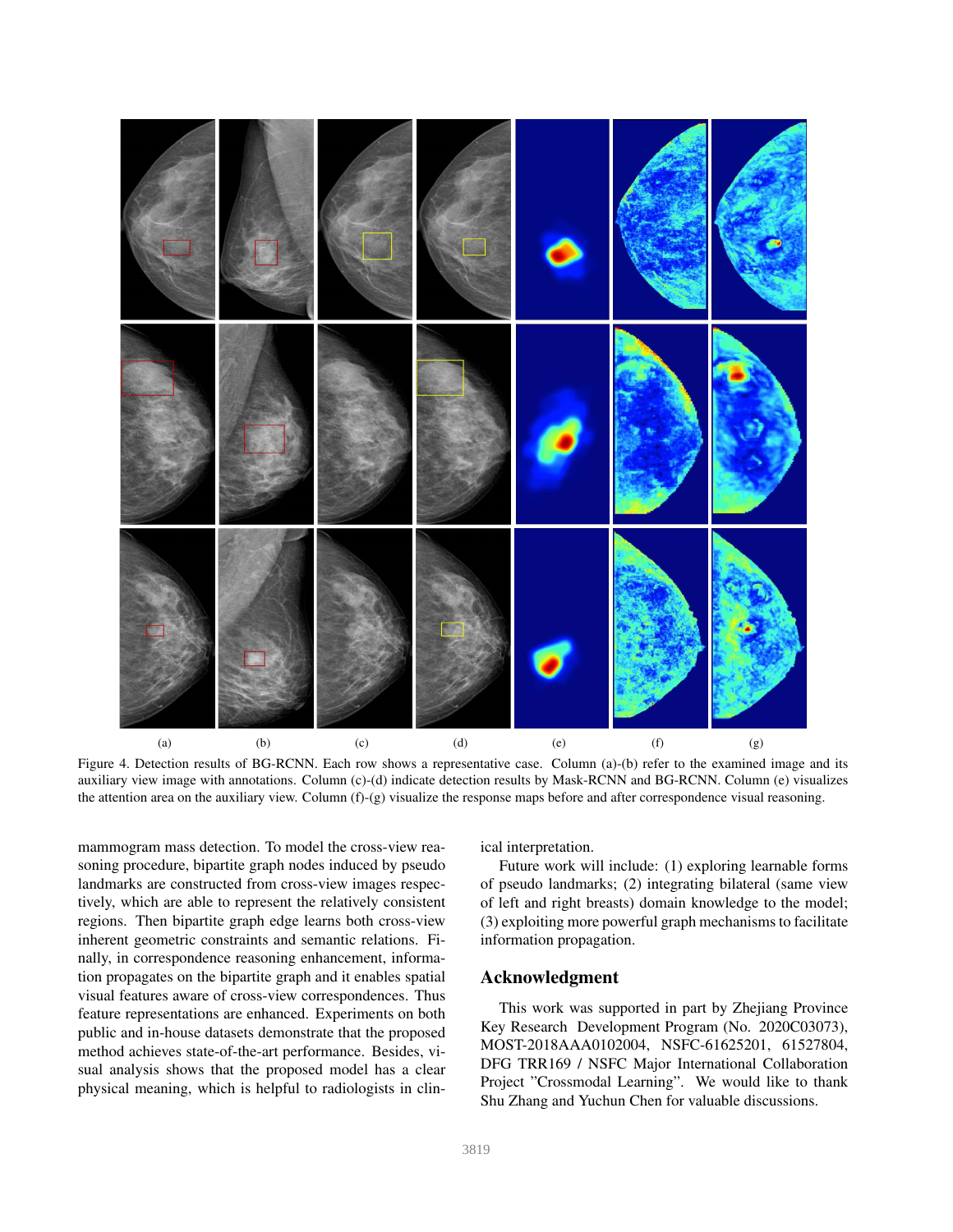# References

- [1] Jon Almazán, Albert Gordo, Alicia Fornés, and Ernest Valveny. Word spotting and recognition with embedded attributes. *IEEE transactions on pattern analysis and machine intelligence*, 36(12):2552–2566, 2014. 2
- [2] Franz Aurenhammer and Rolf Klein. Voronoi diagrams. *Handbook of computational geometry*, 5(10):201–290, 2000. 4
- [3] Antoni Buades, Bartomeu Coll, and J-M Morel. A non-local algorithm for image denoising. In *2005 IEEE Computer Society Conference on Computer Vision and Pattern Recognition (CVPR'05)*, volume 2, pages 60–65. IEEE, 2005. 5
- [4] Renato Campanini, Danilo Dongiovanni, Emiro Iampieri, Nico Lanconelli, Matteo Masotti, Giuseppe Palermo, Alessandro Riccardi, and Matteo Roffilli. A novel featureless approach to mass detection in digital mammograms based on support vector machines. *Physics in Medicine & Biology*, 49(6):961, 2004. 6
- [5] Zhenjie Cao, Zhicheng Yang, Xiaoyan Zhuo, Ruei-Sung Lin, Shibin Wu, Lingyun Huang, Mei Han, Yanbo Zhang, and Jie Ma. Deeplima: Deep learning based lesion identification in mammograms. In *Proceedings of the IEEE International Conference on Computer Vision Workshops*, pages 0–0, 2019. 2
- [6] Jia-Ren Chang and Yong-Sheng Chen. Pyramid stereo matching network. In *The IEEE Conference on Computer Vision and Pattern Recognition (CVPR)*, June 2018. 2, 3
- [7] Xiaozhi Chen, Kaustav Kundu, Yukun Zhu, Huimin Ma, Sanja Fidler, and Raquel Urtasun. 3d object proposals using stereo imagery for accurate object class detection. *IEEE transactions on pattern analysis and machine intelligence*, 40(5):1259–1272, 2017. 2, 3
- [8] Xinlei Chen, Li-Jia Li, Li Fei-Fei, and Abhinav Gupta. Iterative visual reasoning beyond convolutions. In *Proceedings of the IEEE Conference on Computer Vision and Pattern Recognition*, pages 7239–7248, 2018. 2
- [9] Jifeng Dai, Haozhi Qi, Yuwen Xiong, Yi Li, Guodong Zhang, Han Hu, and Yichen Wei. Deformable convolutional networks. In *Proceedings of the IEEE international conference on computer vision*, pages 764–773, 2017. 6
- [10] Neeraj Dhungel, Gustavo Carneiro, and Andrew P Bradley. Automated mass detection in mammograms using cascaded deep learning and random forests. In *2015 international conference on digital image computing: techniques and applications (DICTA)*, pages 1–8. IEEE, 2015. 2, 6
- [11] João Otávio Bandeira Diniz, Pedro Henrique Bandeira Diniz, Thales Levi Azevedo Valente, Aristófanes Corrêa Silva, Anselmo Cardoso de Paiva, and Marcelo Gattass. Detection of mass regions in mammograms by bilateral analysis adapted to breast density using similarity indexes and convolutional neural networks. *Computer methods and programs in biomedicine*, 156:191–207, 2018. 2
- [12] I. L. Dryden and K. V. Mardia. *Statistical Shape Analysis, with Applications in R. Second Edition.* John Wiley and Sons, Chichester, 2016. 4
- [13] Nevine H Eltonsy, Georgia D Tourassi, and Adel S Elmaghraby. A concentric morphology model for the detection

of masses in mammography. *IEEE transactions on medical imaging*, 26(6):880–889, 2007. 6

- [14] Yifan Feng, Zizhao Zhang, Xibin Zhao, Rongrong Ji, and Yue Gao. Gvcnn: Group-view convolutional neural networks for 3d shape recognition. In *Proceedings of the IEEE Conference on Computer Vision and Pattern Recognition*, pages 264–272, 2018. 2
- [15] Andrea Frome, Greg S Corrado, Jon Shlens, Samy Bengio, Jeff Dean, Marc'Aurelio Ranzato, and Tomas Mikolov. Devise: A deep visual-semantic embedding model. In *Advances in neural information processing systems*, pages 2121–2129, 2013. 2
- [16] Junyu Gao, Tianzhu Zhang, and Changsheng Xu. Graph convolutional tracking. In *Proceedings of the IEEE Conference on Computer Vision and Pattern Recognition*, pages 4649– 4659, 2019. 2, 4, 5
- [17] Zhihui Guo, Ling Zhang, Le Lu, Mohammadhadi Bagheri, Ronald M Summers, Milan Sonka, and Jianhua Yao. Deep logismos: Deep learning graph-based 3d segmentation of pancreatic tumors on ct scans. In *2018 IEEE 15th International Symposium on Biomedical Imaging (ISBI 2018)*, pages 1230–1233. IEEE, 2018. 2
- [18] Kaiming He, Georgia Gkioxari, Piotr Dollár, and Ross Girshick. Mask r-cnn. In *Proceedings of the IEEE international conference on computer vision*, pages 2961–2969, 2017. 1, 6
- [19] Kaiming He, Xiangyu Zhang, Shaoqing Ren, and Jian Sun. Deep residual learning for image recognition. In *Proceedings of the IEEE conference on computer vision and pattern recognition*, pages 770–778, 2016. 6
- [20] Michael Heath, Kevin Bowyer, Daniel Kopans, Richard Moore, and W Philip Kegelmeyer. The digital database for screening mammography. In *Proceedings of the 5th international workshop on digital mammography*, pages 212–218. Medical Physics Publishing, 2000. 2, 6
- [21] Han Hu, Jiayuan Gu, Zheng Zhang, Jifeng Dai, and Yichen Wei. Relation networks for object detection. In *Proceedings of the IEEE Conference on Computer Vision and Pattern Recognition*, pages 3588–3597, 2018. 1, 2
- [22] Chenhan Jiang, Hang Xu, Xiaodan Liang, and Liang Lin. Hybrid knowledge routed modules for large-scale object detection. In *Advances in Neural Information Processing Systems*, pages 1552–1563, 2018. 2
- [23] Edward Johns, Stefan Leutenegger, and Andrew J Davison. Pairwise decomposition of image sequences for active multiview recognition. In *Proceedings of the IEEE Conference on Computer Vision and Pattern Recognition*, pages 3813– 3822, 2016. 2
- [24] Hwejin Jung, Bumsoo Kim, Inyeop Lee, Minhwan Yoo, Junhyun Lee, Sooyoun Ham, Okhee Woo, and Jaewoo Kang. Detection of masses in mammograms using a one-stage object detector based on a deep convolutional neural network. *PloS one*, 13(9):e0203355, 2018. 2
- [25] Abhishek Kar, Christian Häne, and Jitendra Malik. Learning a multi-view stereo machine. In *Advances in neural information processing systems*, pages 365–376, 2017. 2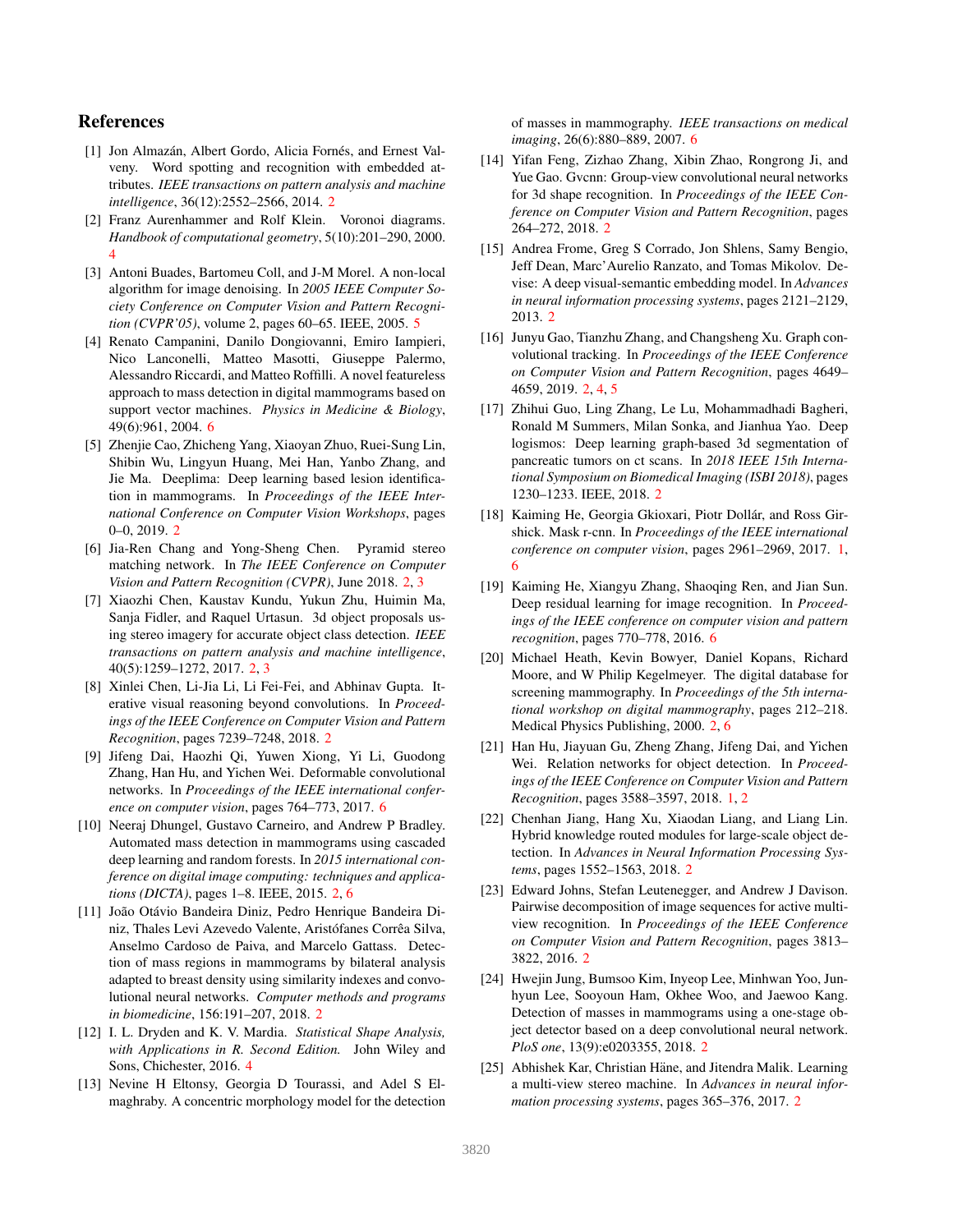- [26] Thomas N Kipf and Max Welling. Semi-supervised classification with graph convolutional networks. *arXiv preprint arXiv:1609.02907*, 2016. 5
- [27] Christoph H Lampert, Hannes Nickisch, and Stefan Harmeling. Learning to detect unseen object classes by betweenclass attribute transfer. In *2009 IEEE Conference on Computer Vision and Pattern Recognition*, pages 951–958. IEEE, 2009. 2
- [28] Yin Li and Abhinav Gupta. Beyond grids: Learning graph representations for visual recognition. In *Advances in Neural Information Processing Systems*, pages 9225–9235, 2018. 2
- [29] Tsung-Yi Lin, Piotr Dollár, Ross Girshick, Kaiming He, Bharath Hariharan, and Serge Belongie. Feature pyramid networks for object detection. In *Proceedings of the IEEE conference on computer vision and pattern recognition*, pages 2117–2125, 2017. 6
- [30] Tsung-Yi Lin, Priya Goyal, Ross Girshick, Kaiming He, and Piotr Dollár. Focal loss for dense object detection. In Pro*ceedings of the IEEE international conference on computer vision*, pages 2980–2988, 2017. 2
- [31] Yuhang Liu, Zhen Zhou, Shu Zhang, Ling Luo, Qianyi Zhang, Fandong Zhang, Xiuli Li, Yizhou Wang, and Yizhou Yu. From unilateral to bilateral learning: Detecting mammogram masses with contrasted bilateral network. In *International Conference on Medical Image Computing and Computer-Assisted Intervention*, pages 477–485. Springer, 2019. 2, 6
- [32] Jiechao Ma, Sen Liang, Xiang Li, Hongwei Li, Bjoern H Menze, Rongguo Zhang, and Wei-Shi Zheng. Cross-view relation networks for mammogram mass detection. *arXiv preprint arXiv:1907.00528*, 2019. 1, 2, 6
- [33] Junhua Mao, Xu Wei, Yi Yang, Jiang Wang, Zhiheng Huang, and Alan L Yuille. Learning like a child: Fast novel visual concept learning from sentence descriptions of images. In *Proceedings of the IEEE international conference on computer vision*, pages 2533–2541, 2015. 2
- [34] Kenneth Marino, Ruslan Salakhutdinov, and Abhinav Gupta. The more you know: Using knowledge graphs for image classification. *arXiv preprint arXiv:1612.04844*, 2016. 2
- [35] Ishan Misra, Abhinav Gupta, and Martial Hebert. From red wine to red tomato: Composition with context. In *Proceedings of the IEEE Conference on Computer Vision and Pattern Recognition*, pages 1792–1801, 2017. 2
- [36] Inês C Moreira, Igor Amaral, Inês Domingues, António Cardoso, Maria Joao Cardoso, and Jaime S Cardoso. Inbreast: toward a full-field digital mammographic database. *Academic radiology*, 19(2):236–248, 2012. 6
- [37] Naga R Mudigonda, Rangaraj M Rangayyan, and JE Leo Desautels. Detection of breast masses in mammograms by density slicing and texture flow-field analysis. *IEEE Transactions on Medical Imaging*, 20(12):1215–1227, 2001. 2
- [38] N. Otsu. A threshold selection method from gray-level histograms. *IEEE Transactions on Systems, Man, and Cybernetics*, 9(1):62–66, Jan 1979. 6
- [39] Charles R Qi, Hao Su, Matthias Nießner, Angela Dai, Mengyuan Yan, and Leonidas J Guibas. Volumetric and multi-view cnns for object classification on 3d data. In *Pro-*

*ceedings of the IEEE conference on computer vision and pattern recognition*, pages 5648–5656, 2016. 2

- [40] Henri Rebecq, Guillermo Gallego, Elias Mueggler, and Davide Scaramuzza. Emvs: Event-based multi-view stereo—3d reconstruction with an event camera in real-time. *International Journal of Computer Vision*, 126(12):1394–1414, 2018. 2, 3
- [41] Joseph Redmon, Santosh Divvala, Ross Girshick, and Ali Farhadi. You only look once: Unified, real-time object detection. In *Proceedings of the IEEE conference on computer vision and pattern recognition*, pages 779–788, 2016. 2
- [42] Shaoqing Ren, Kaiming He, Ross Girshick, and Jian Sun. Faster r-cnn: Towards real-time object detection with region proposal networks. In *Advances in neural information processing systems*, pages 91–99, 2015. 1, 2, 6
- [43] Dezső Ribli, Anna Horváth, Zsuzsa Unger, Péter Pollner, and István Csabai. Detecting and classifying lesions in mammograms with deep learning. *Scientific reports*, 8(1):4165, 2018. 2
- [44] Olga Russakovsky, Jia Deng, Hao Su, Jonathan Krause, Sanjeev Satheesh, Sean Ma, Zhiheng Huang, Andrej Karpathy, Aditya Khosla, and Michael Bernstein. Imagenet large scale visual recognition challenge. *International Journal of Computer Vision*, 115(3):211–252. 6
- [45] Mehul P Sampat, Alan C Bovik, Gary J Whitman, and Mia K Markey. A model-based framework for the detection of spiculated masses on mammography a. *Medical physics*, 35(5):2110–2123, 2008. 6
- [46] Mehul P Sampat, Mia K Markey, Alan C Bovik, et al. Computer-aided detection and diagnosis in mammography. *Handbook of image and video processing*, 2(1):1195–1217, 2005. 1, 3
- [47] Thomas Schops, Johannes L Schonberger, Silvano Galliani, Torsten Sattler, Konrad Schindler, Marc Pollefeys, and Andreas Geiger. A multi-view stereo benchmark with highresolution images and multi-camera videos. In *Proceedings of the IEEE Conference on Computer Vision and Pattern Recognition*, pages 3260–3269, 2017. 2, 3
- [48] Edward A Sickles. Breast cancer screening outcomes in women ages 40-49: clinical experience with service screening using modern mammography. *JNCI Monographs*, 1997(22):99–104, 1997. 1
- [49] Rebecca Siegel, Jiemin Ma, Zhaohui Zou, and Ahmedin Jemal. Cancer statistics, 2014. *CA: a cancer journal for clinicians*, 64(1):9–29, 2014. 1
- [50] Hang Su, Subhransu Maji, Evangelos Kalogerakis, and Erik Learned-Miller. Multi-view convolutional neural networks for 3d shape recognition. In *Proceedings of the IEEE international conference on computer vision*, pages 945–953, 2015. 2
- [51] P SUCKLING J. The mammographic image analysis society digital mammogram database. *Digital Mammo*, pages 375– 386, 1994. 6
- [52] Shen-Chuan Tai, Zih-Siou Chen, and Wei-Ting Tsai. An automatic mass detection system in mammograms based on complex texture features. *IEEE journal of biomedical and health informatics*, 18(2):618–627, 2014. 2